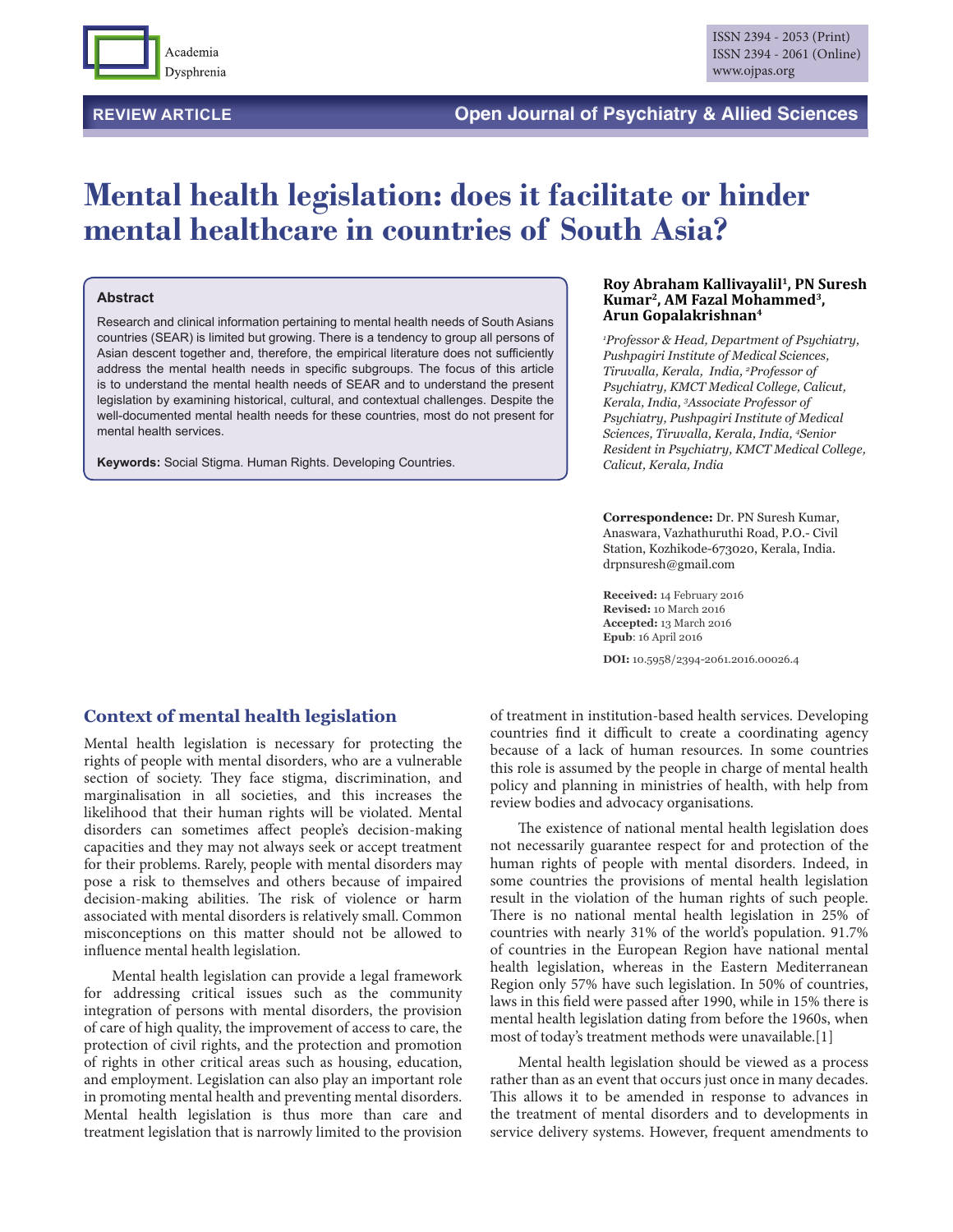legislation are not feasible because of the time and financial resources required and the need to consult all stakeholders. A possible solution is to lay down regulations that are separate from legislation but can be enforced through it. Legislation can include provision for the establishment of regulations and can outline the procedure for modifying them. The most important advantage of regulations is that they do not require lawmakers to be repeatedly voting for amendments. In some countries, executive decrees and service orders are used as an alternative to regulations. Mental health legislation is essential for complementing and reinforcing mental health policy and providing a legal framework for meeting its goals.

Persons with mental disorders need legislative protection in their interaction with the general healthcare system. The low priority given to mental health issues in most countries results in mental health services receiving inadequate financial and human resources. In order to promote fairness and equity, therefore, general healthcare legislation should also include provisions for adequate resources and funding for mental health services both in institutional settings and in the community. This would result in the same level of access and quality of care for people with mental disorders as for those with physical disorders.

In many countries, people need health insurance in order to obtain access to healthcare. General healthcare legislation in such countries should contain provisions for preventing discrimination against people with mental disorders in respect of obtaining adequate health insurance from public and private providers for the care and treatment of physical and mental disorders. Countries can formulate legislation that provides for the introduction of mental health interventions into primary care. For instance, early intervention, including the availability of essential psychiatric drugs, should be included in any basic health plan for the purposes of reimbursement or coverage of services.[2]

## **South Asia scenario**

South Asia comprises one of the largest areas of the world, where 20% of the world population live. South Asia comprises of Afghanistan, Bangladesh, Bhutan, India, Maldives, Nepal, Pakistan, and Sri Lanka. It has more than 2000 ethnic entities and innumerable languages are spoken. The inhabitants practice several religions and come from diverse economic backgrounds. Majority of the governments are democratically elected.

Mental healthcare faces massive constraints here, due to inadequate infrastructure and due to lack of trained mental health professionals. The number of psychiatrists varies from one per 300,000 populations in India to even lesser numbers in some of the neighbouring countries.[3] One fifth of psychiatrically ill patients live in South Asia. Despite vast diversity, geographically, ethnically, politically, and culturally, the factors effecting mental health in this vast area remains the same as highlighted in the slogan 'one vision, one identity, one community' in one of the Association of Southeast Asian Nations (ASEAN) summits.[4]

Mentally ill patients are included among the most disabled patients. People with mental disorders experience some

of the harshest living conditions in South Asian countries. These patients are prone for various human rights violations. Discrimination, stigmatisation, and misconception regarding mental illness play a major role in denial of basic human rights to these patients. They face economic marginalisation, at least in part because of discrimination and the absence of legal protections against improper and abusive treatment. They are often denied opportunities to be educated, to work or to enjoy the benefits of public services or other facilities. Mental health legislation in these countries is limited to the provision of institution-based health services. High rates of suicide and alcohol/drug abuse makes the area of South East Asia more problematic. Despite all this any judgement on mental health legislation in South Asia should be seen in the background of mental health professionals making great efforts in the face of severe difficulties and constraints.

# **Mental health legislations around the world**[5]

| <b>Regions</b>           | With legislation<br>$(\%)$ | No legislation<br>$(\%)$ |
|--------------------------|----------------------------|--------------------------|
|                          |                            |                          |
| Africa                   | 59                         | 41                       |
| The Americas             | 73                         | 27                       |
| Eastern<br>Mediterranean | 59                         | 41                       |
| Europe                   | 96                         | 4                        |
| South-East Asia          | 67                         | 33                       |
| Western Pacific          | 72                         | 28                       |

# **Why do South East Asia need mental health legislation?**[6]

The need for mental health legislation in this region has arisen from a growing awareness amongst psychiatrists for a reappraisal of mental health problems of the region with a 'native' vision untainted by Western influence.[7] The main reasons are:

- 1. Mental healthcare has had a long history of neglect.
- 2. Stigma associated with mental disorders leads to discrimination.
- 3. Persons with mental disorders may lack the capacity to make informed decisions.
- 4. Prevalence of mental health problems in the society is increasing.

Mental health legislations guarantee that the dignity of patients is preserved and their fundamental rights are protected.[8]

## **What mental health needs should be fulfilled?**[6]

#### **Medical/public health needs**

#### *(a) Promotion of mental health*

Improvement of mental health is becoming increasingly important and its responsibility extends beyond the health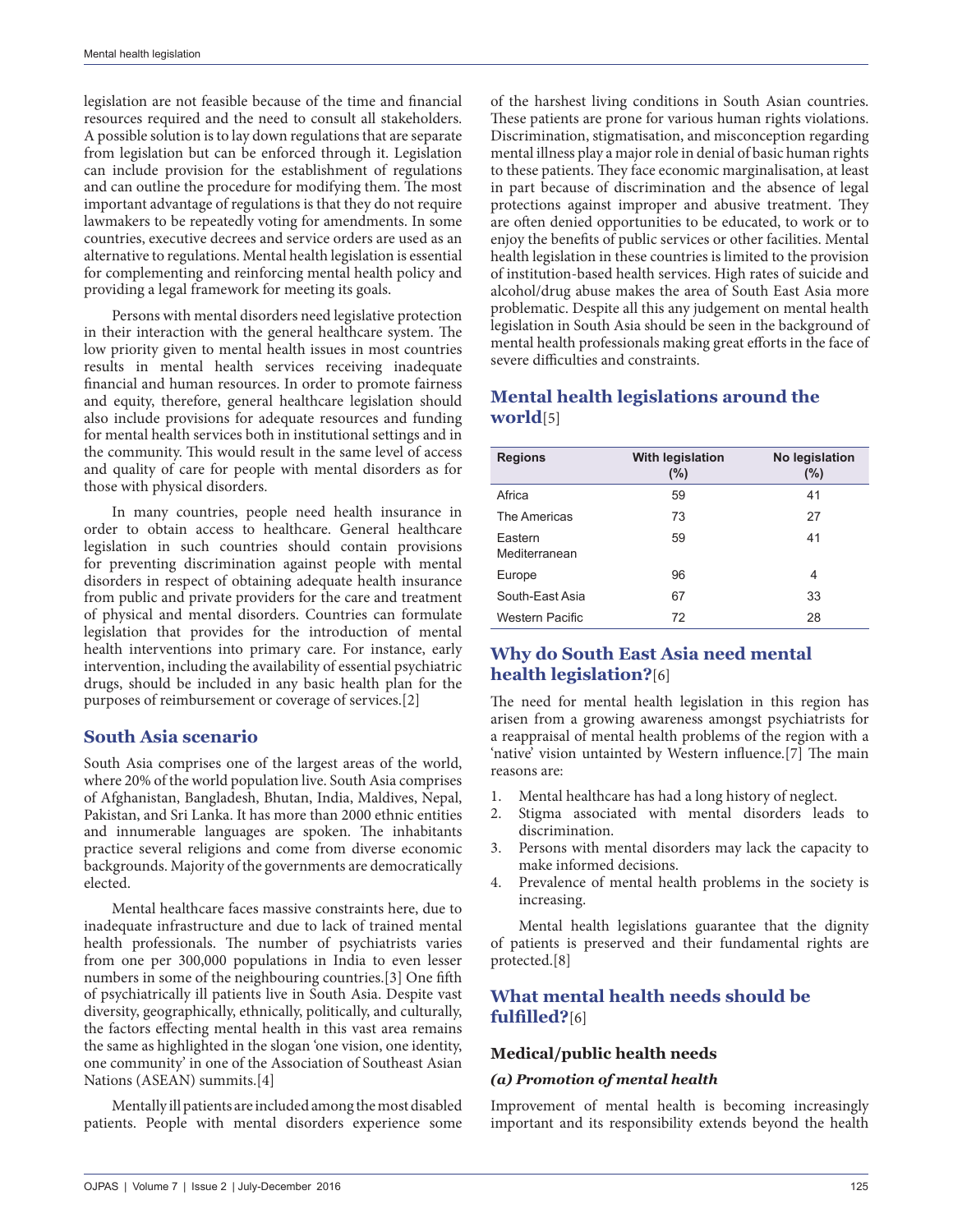sector to various other sectors. Therefore, facilitation and provision of opportunities to promote mental health must be integrated within all service programmes.

#### *(b) Prevention of mental disorders*

Prevention of mental disorders is an integral part of mental health services. This need should be addressed through community awareness and through clinical, counseling, and educational services provided on a continuing basis.

#### *(c) Mental healthcare and treatment*

Provision of a range of clinical services including outpatient, inpatient, day-patient, and outreach facilities at primary, secondary, tertiary/specialised levels is important.

#### *(d) Rehabilitation and social integration*

Persons who suffer from mental disabilities or do not fully recover from mental disorders require psychosocial interventions - both in the community and at residential facilities - so that the development of competencies needed to achieve their potential is secured.

#### *(e) Access to mental health services*

A common problem faced by developing nations is the lack of resources to ensure that all persons have access to health care. Thus, in creating, facilitating and providing opportunities for persons with mental disorders to access the health system and experience equity in the distribution of services, community-based and decentralised mental health services are important.

#### *(f) Quality of care*

Both technical and consumer aspects of the quality of mental healthcare should be made comparable with the quality of general health services. There must be no discrimination in the allocation of resources and training of personnel (doctors, nurses, social workers, and community carers, including families). In relation to the mental healthcare sector, licensing and monitoring of mental healthcare facilities would contribute to maintenance of satisfactory standards of services.

## **Civil/legal needs**

#### *(a) Preventing marginalisation/discrimination*

Since a culture of stigmatisation surrounds mental disorders, persons with mental disorders need to be prevented from being exposed to marginalisation and discrimination on account of their mental health status. Such persons, especially those who are suffering from chronic conditions, should be allowed integration into the society in so far as the welfare of both parties may be secured. Deprivational laws discriminating against the civil and political rights of persons with mental disorders or any other policy which denies education to such children or employment to such adults or restrict rights relating to franchise, marriage, custody of children, etc. without reasonable justification should be revised.

#### *(b) Human rights*

Human rights should be an integral dimension of the design, implementation, monitoring, and evaluation of mental health policies and programmes. They include, but are not limited to, the rights to: equality and non-discrimination, dignity and respect, privacy and individual autonomy, and information and participation. Mental health legislation is a tool for codifying and consolidating these fundamental values and principles of mental health policy. Recognition, preservation, and enforcement of human rights of persons with mental disorders are necessary. This includes the right to non-discrimination and all other rights founded upon the basic notion of the three-fold fundamental human rights, i.e. dignity, autonomy, and liberty.

#### *(c) Involuntary admission and treatment*

Provision of involuntary care and treatment is sometimes necessary for reasons of health and deterioration of conditions of persons with mental disorders. However, medical personnel should act in accordance with professional and human rights standards so that such patients are not subject to health, social, economic and other disadvantages and disabilities.

The laws should encourage voluntary admission and, in exceptional circumstances, should permit involuntary admission. Where there is a potential for involuntary admission, this should only be used in very specific circumstances and in accordance with the law. In this connection the key issue involves outlining circumstances in which involuntary admission is considered appropriate and laying down the procedure for invoking powers for involuntary admission. Involuntary admission is permitted only if both the following criteria are met:

- I) there is evidence of mental disorder of specified severity as defined by internationally accepted standards, and
- II) there is a likelihood of self-harm or harm to others and/or of a deterioration in the patient's condition if treatment is not given.

A good example of this is legislative provision for certification from at least two psychiatrists before involuntary admission to hospital takes place. However, low-income countries with few psychiatrists find it extremely difficult to implement this kind of provision. In these circumstances, a better option would be to request certification by two doctors or two mental health professionals, of whom at least one should be a psychiatrist. Where there is a shortage of psychiatrists it may be necessary for other professionals to undertake the assessment and make the decision. These professionals could be social workers, psychologists, or nurses who have received the required training. This increases the pool of mental health professionals available to provide certification and helps to meet the need for adequate protection of persons with mental disorders.

Because acute episodes occur in most serious mental disorders, the law should contemplate emergency procedures. These should allow the compulsory evaluation of persons with mental disorders and/or admission for 48-72 hours to allow assessment by a mental health specialist if there is a reasonable suspicion of an immediate risk to their health or safety. The law should also include provisions regarding the rights of individuals who are deprived of their liberty. All patients admitted involuntarily should have a specific right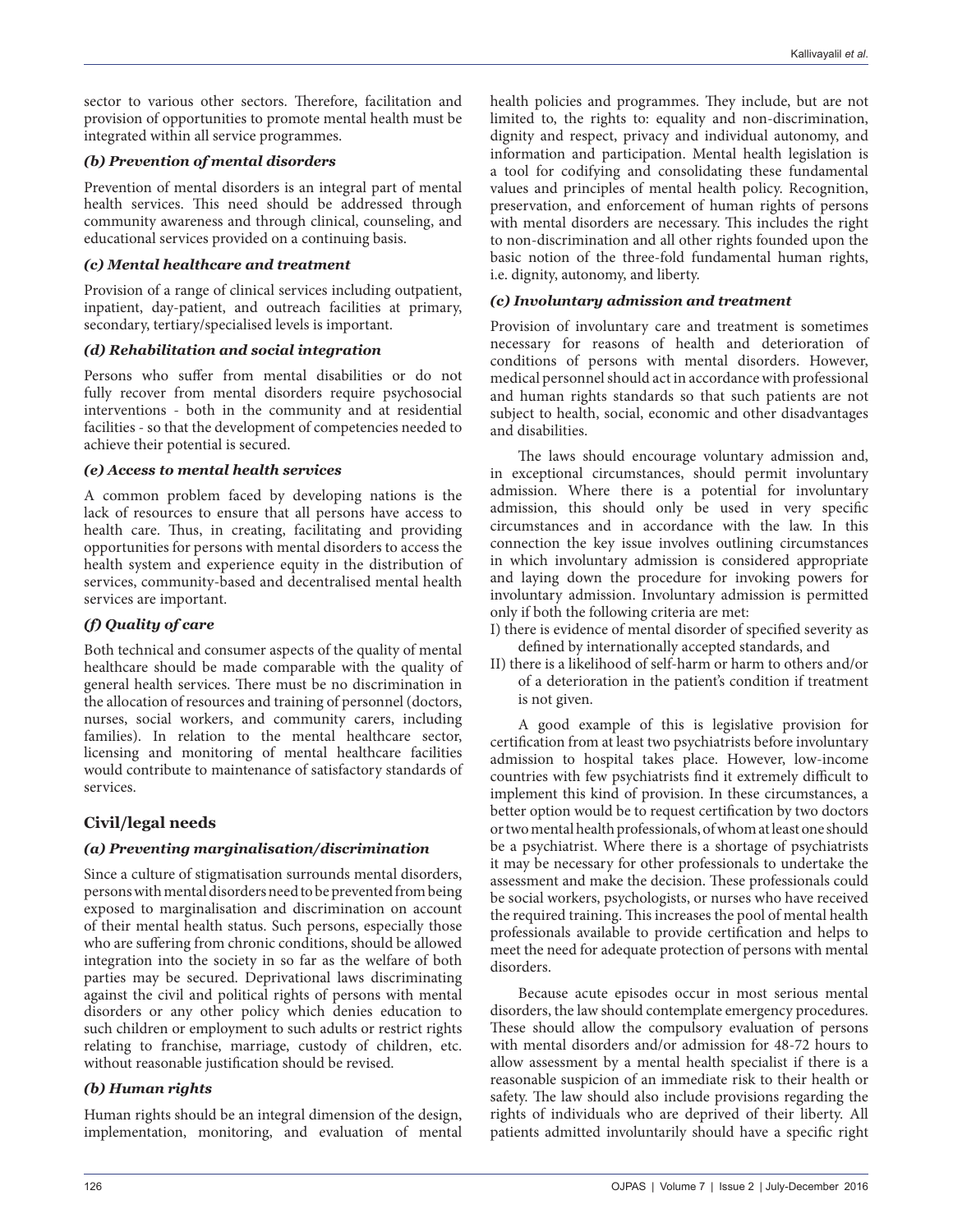to appeal against their involuntary hospitalisation both to the managers of the institution concerned and to a review board or tribunal.[9]

## *(d) Voluntary and involuntary treatment in hospital settings*

Voluntary treatment is associated with the issue of informed consent and all treatments are provided on the basis of free and informed consent except in rare circumstances. In the case of involuntary patients, important issues arise when procedures are being considered for both involuntary admission and involuntary treatment. It is sometimes argued that the purpose of involuntary admission should be to provide treatment. Two separate procedures, the first for involuntary admission and the second for administering involuntary treatment, could act as a barrier to treatment or delay it. Developing countries with limited resources may have difficulties in performing separate examinations for admission and treatment. It has also been argued that the task-specific and time-specific nature of competence means that patients who are not competent to decide about their admission may nevertheless be competent to give consent to treatment and make decisions on their treatment plans. In such cases, it is crucial that a person's competence to give consent to treatment is determined before any decisions on treatment are made. However, it remains essential that, in either case, sufficient safeguards are put in place to protect patients' rights and prevent abuses of the procedures.

If it is found that a patient lacks the capacity to give consent, involuntary treatment should be considered only if (1) the patient is admitted involuntarily to hospital and (2) the treatment is necessary to bring about an improvement in the patient's condition and/or restore her or his competence to make decisions about treatment and/or to prevent significant deterioration in the patient's mental health and/or to prevent self-harm or harm to other people.

In the case of involuntary treatment, procedures should be established to protect the human rights of the person concerned and to provide protection from possible harm and misuse of the powers being used. The mechanisms may include obtaining a second opinion on the need for involuntary treatment, obtaining independent permission from judicial sources and/or patients' representatives, and appeal by the patient against involuntary treatment to an independent review body.

For certain treatments, legislation makes it compulsory to obtain informed consent. Examples include psychosurgery, implantation of medications to reduce sex drive, and seclusion procedures. These safeguards are generally applied to treatments which are considered irreversible and/or carry a relatively high risk of physical or mental harm for the patient.

#### *(e) Treatment in community settings*

As much as the needs of persons with mental disorders as being paramount are emphasised, the needs of the community cannot be ignored. In instances where persons with mental disorders may be likely to inflict harm upon other persons in the community, protective measures should be imposed to ensure the welfare of the latter. However, the least restrictive alternative principle must be applied towards persons with mental disorders so that they are not unfairly disadvantaged. The combined need of the two groups, therefore, is to strike a reasonable balance between the needs of each others. The need of the hour is a modern mental health law that gives priority to protecting the rights of people with mental disorder, promotes development of community-based care and improves access.[8]

## *(f) Access to review*

Persons with mental disorders, by reason of the nature of their mental health status, are a vulnerable group requiring added safeguards in respect of their affairs. Such persons or their representatives should have access to review of decisions or acts of mental healthcare authorities affecting them.

## *(g) Regulatory mechanisms*

Provision of mental healthcare services should be subject to the procedural regulation of overseeing authorities, rules, codes of practice, etc. so that persons with mental disorders are enabled to sustain their right to due process.

## *(h) Care and custody of person and property*

Persons who are not competent to take care of themselves or their property as a result of mental disorders require guardianship of person and property. Due diligence should be observed in the appointment of such guardians in order to secure the best interest of persons with mental disorders.

#### *(i) Needs of special categories of persons with mental disorders*

For criminal offenders and prisoners with mental disorders provisions for evaluating the mental health status in relation to competency to stand trial, criminal liability, and continuance of sentences of imprisonment are required.

For persons particularly vulnerable to mental disorders such as victims of war, children of migrant workers, street children or those who are victims of political, domestic or any other type of violence or turmoil are concerned, special preventive and rehabilitative measures should be taken.[10]

# **Recent developments**

## **India**

- India is in the threshold of making a very progressive legislation- the Mental Health Care Bill. The 2011 draft has now been circulated and now with the Law Ministry of India for their approval. The bill is placed before Parliament for adoption. Some of the highlights of this bill are-
- It is modern in terminology and its approach is progressive.[11]
- The provisions regarding government's obligation to provide mental health services and free psychotropic medications are laudatory. The Indian Psychiatric Society fully supported the Ministry of Health, Government of India on these provisions in the bill.